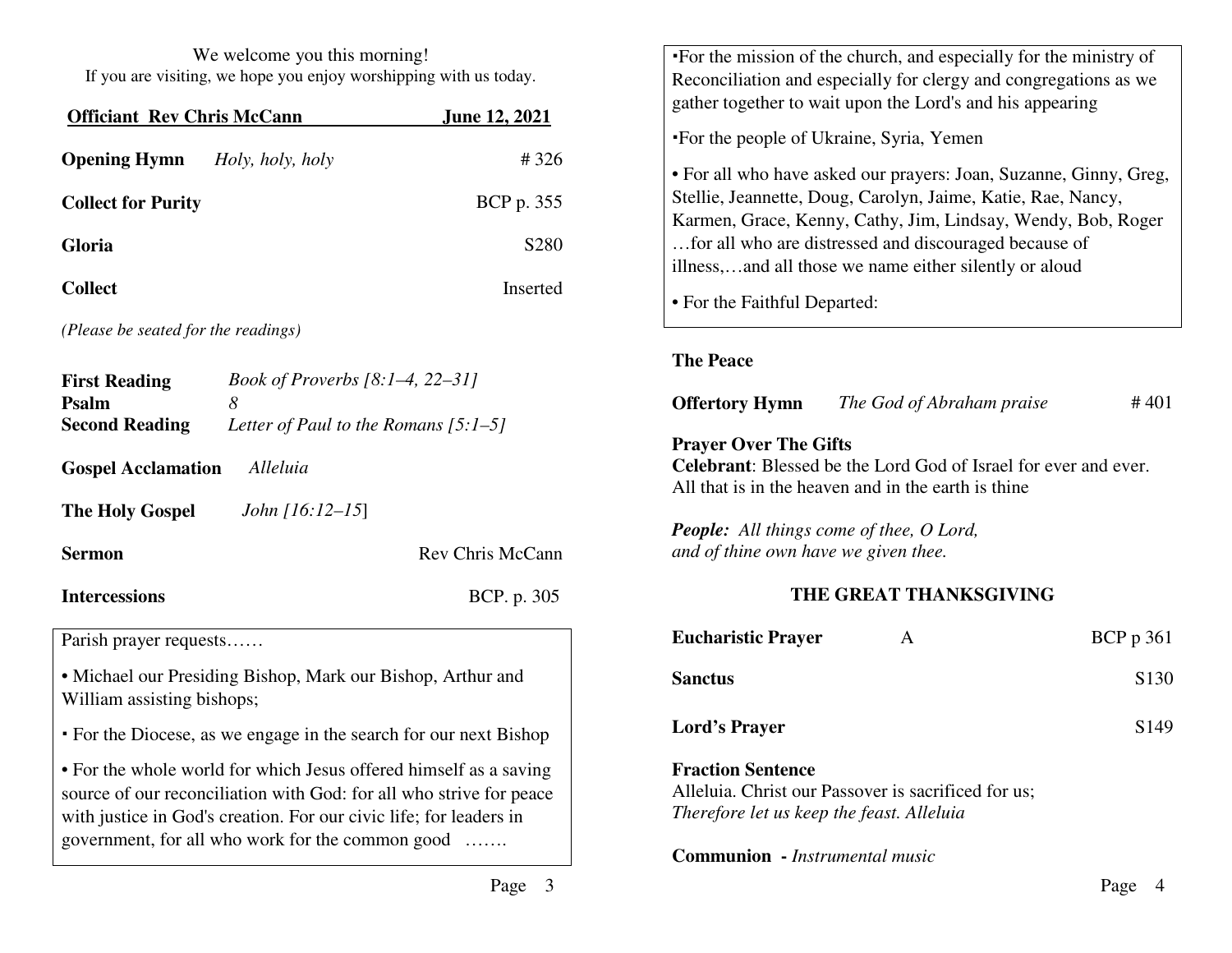| (Please kneel)                                                                                                                                                                    |            | Today's Readings                                                                                                                                                                                                                                                                                                                                                                                                                                                                                                                                                                              | <b>Trinity Sunday</b> |
|-----------------------------------------------------------------------------------------------------------------------------------------------------------------------------------|------------|-----------------------------------------------------------------------------------------------------------------------------------------------------------------------------------------------------------------------------------------------------------------------------------------------------------------------------------------------------------------------------------------------------------------------------------------------------------------------------------------------------------------------------------------------------------------------------------------------|-----------------------|
| <b>Prayer after Communion</b>                                                                                                                                                     | BCP p. 366 |                                                                                                                                                                                                                                                                                                                                                                                                                                                                                                                                                                                               |                       |
| (Please stand)                                                                                                                                                                    |            | Collect                                                                                                                                                                                                                                                                                                                                                                                                                                                                                                                                                                                       |                       |
| <b>Closing Hymn</b><br>Holy Father, great creator<br>#368<br><b>Chalice Bearer:</b> Carolyn Schue<br>Greg Videtic & Deb Blackley<br><b>Lectors:</b><br>Jean Spangler<br>Organist: |            | Almighty and everlasting God, you have given to us your<br>servants grace, by the confession of a true faith, to acknowledge<br>the glory of the eternal Trinity, and in the power of your divine<br>Majesty to worship the Unity: Keep us steadfast in this faith and<br>worship, and bring us at last to see you in your one and eternal<br>$\mathbf 1$ $\mathbf 1$ $\mathbf 1$ $\mathbf 1$ $\mathbf 1$ $\mathbf 1$ $\mathbf 1$ $\mathbf 1$ $\mathbf 1$ $\mathbf 1$ $\mathbf 1$ $\mathbf 1$ $\mathbf 1$ $\mathbf 1$ $\mathbf 1$ $\mathbf 1$ $\mathbf 1$ $\mathbf 1$ $\mathbf 1$ $\mathbf 1$ |                       |

## **First Reading**

glory, O Father; who with the Son and the Holy Spirit live and

reign, one God, for ever and ever. *Amen.*

*Book of Proverbs [8:1–4, 22–31]* 

Does not wisdom call, and does not understanding raise her voice? On the heights, beside the way, at the crossroads she takes her stand; beside the gates in front of the town, at the entrance of the portals she cries out: "To you, O people, I call, and my cry is to all that live. The Lord created me at the beginning of his work, the first of his acts of long ago. Ages ago I was set up, at the first, before the beginning of the earth. When there were no depths I was brought forth, when there were no springs abounding with water. Before the mountains had been shaped, before the hills, I was brought forth when he had not yet made earth and fields, or the world's first bits of soil. When he established the heavens, I was there, when he drew a circle on the face of the deep, when he made firm the skies above, when he established the fountains of the deep, when he assigned to the sea its limit, so that the waters might not transgress his command, when he marked out the foundations of the earth, then I was beside him, like a master worker; and I was daily his delight, rejoicing before him always, rejoicing in his inhabited world and delighting in the human race." *The Word of the Lord*.